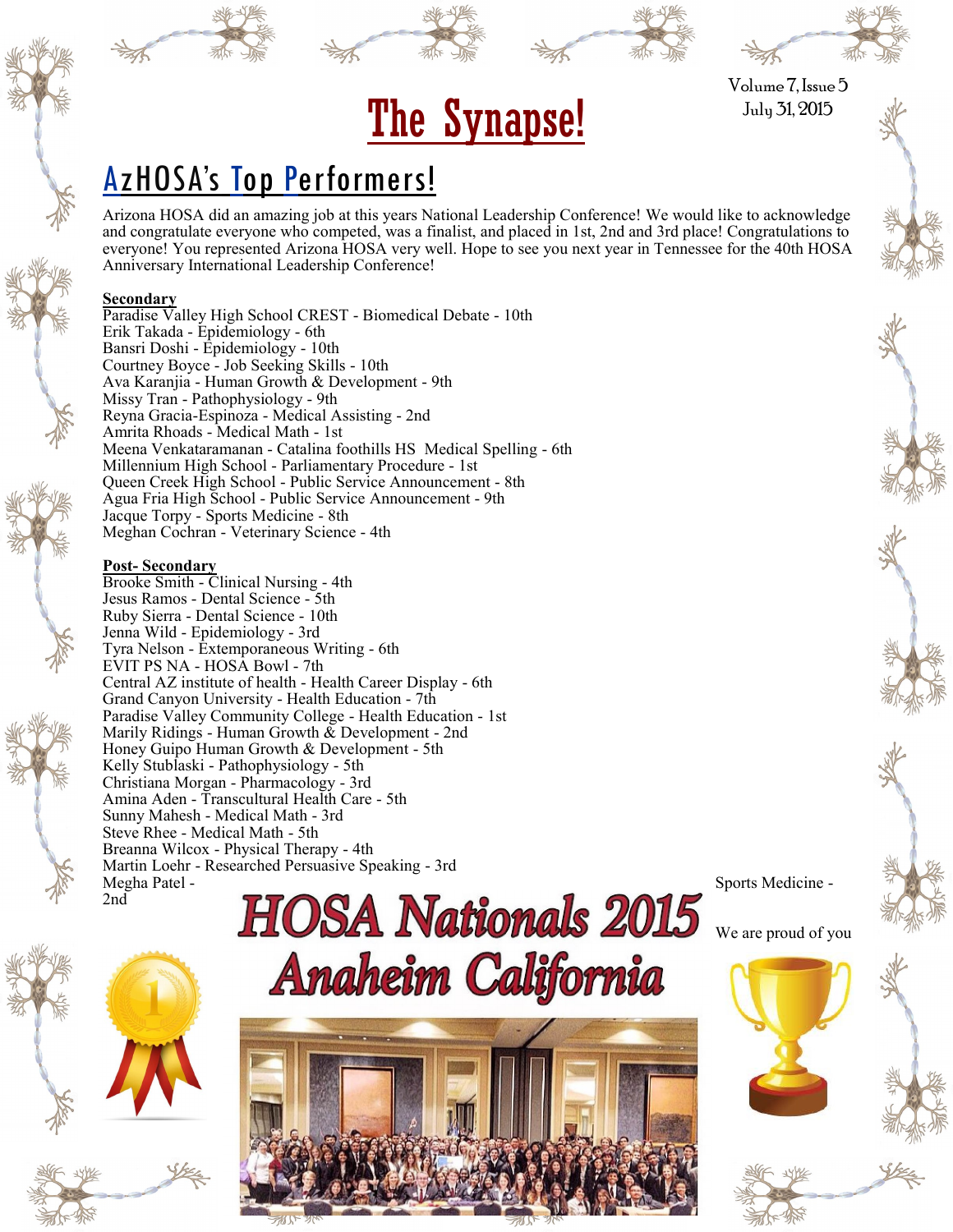**Page 2**





# Past State Officers!

Hello HOSA Members! At the 2015 National Leadership Conference in Anaheim, Arizona had two Past State Officers run for National Office: Elizabeth Carnesi and Jamie Stewart. This month's PSO Interview allows the members to take a look at how HOSA has changed the lives of these two young leaders. In addition, it gives insight into their reasons for running for HOSA National Office. Take a look!

# **Ms. Elizabeth Carnesi:**

National Office: - 2015-2016 President elect State office: 2014-2015 Historian/Reporter, High School Senior Education: Freshman in Barrett the Honors College at Arizona State University, majoring in microbiology Graduated from Paradise Valley HS

# **What inspired you to join HOSA?**

I was inspired by my awesome advisor, Mrs. Landry at the time to join HOSA because it's a good way to build upon skills, learn new things, and network with amazing people. She saw it as an opportunity for me and all of my peers to have a new way of connecting with students from not only around Arizona, but around the country and now world.

# **What impact has HOSA had on your life?**



HOSA has had a huge impact on my life in so many ways. I've become a stronger leader, have developed skills I didn't even know I had such as strong speaking and presenting skills, and has given me the opportunity to befriend so many different people who share the same ideals and goals as I do.

# **What is the most memorable experience you've had with HOSA?**

There's a few HOSA experiences that stick out in my mind, but the one that's

probably the most memorable is when at last year's National Leadership Conference, they started playing Let it Go from Disney's Frozen at opening session and everyone in the entire ballroom started singing it at the top of their lungs. It was such a fun time and I remember jamming out to that song with all the National Conference attendees and it was a really fun time.

# **What pushed you to run for state office?**

I was really pushed by my HOSA advisor, Mrs. Landry to run and when I asked her about it she was fully supportive of me running even though I was initially nervous and unsure about running for office.

# **Why did you run for national office?**

I ran for national office because I thought it would be a new learning experience for me that I can take and share with others through service to them as a national officer. I also ran because I want to be able to share my HOSA enthusiasm with current members and potential members to help grow our organization.

# **If you could explain HOSA to someone new to the organization, what five words would you use to describe it, and why?**

The five words that I would use to describe HOSA would be exciting, diverse, supportive, opportunity, and family. The reason why I chose those five words is because those are some of the core values that HOSA has. HOSA is exciting in the way that there is an electric energy to every conference, symposium, and session that keeps HOSA members wanting more. It's diverse because of the different career goals that each member wants to achieve. We're supportive of each other in what we do through the huge excitement that everyone feels when someone wins an award or is recognized for their hard work. HOSA is also a huge opportunity to meet new people, learn new skills, and to grow as a person in so many different ways. HOSA is also family. We are a group of future health professionals who quickly become a family through everything that we go through, which is something that I love about HOSA.